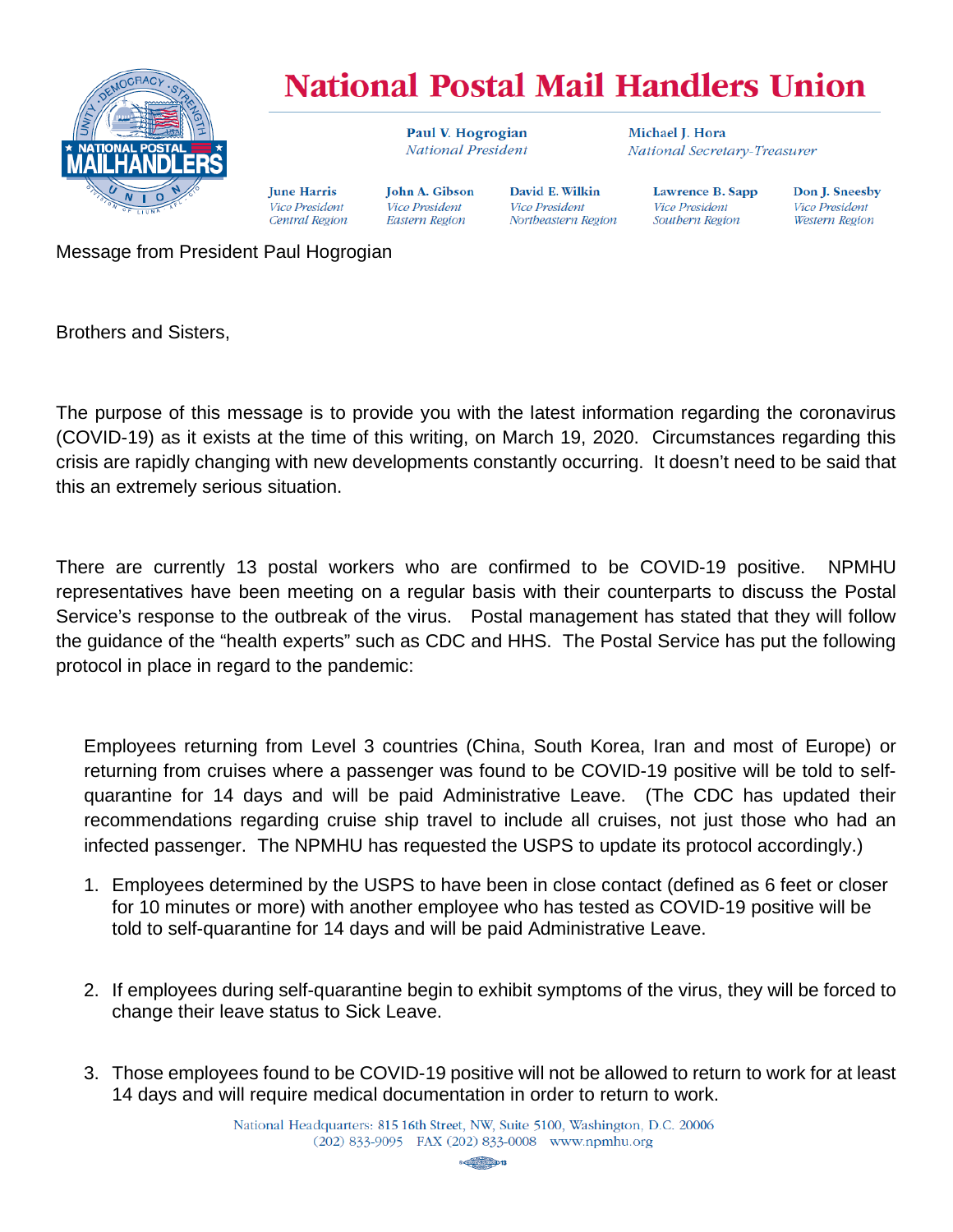

## **National Postal Mail Handlers Union**

Paul V. Hogrogian National President

Michael I. Hora National Secretary-Treasurer

**Iune Harris** Vice President Central Region

**John A. Gibson** Vice President **Eastern Region** 

David E. Wilkin **Vice President** Northeastern Region

Lawrence B. Sapp **Vice President** Southern Region

Don J. Sneesby **Vice President** Western Region

- 4. Buildings are to be cleaned on a regular basis. (We have been receiving reports that this is not being complied with in all installations. Please contact your union representative to report facilities who are not in compliance.)
- 5. Stand up talks should be given on a regular, if not daily, basis. (We have received numerous reports that this is not being done. The Postmaster General has assured us that instructions will be given that ALL facilities must provide these talks regularly.)
- 6. Supplies (Gloves/Masks/Hand Sanitizers/Wipes) are to be made available. (A problem has arisen where some of the supplies destined for the Postal Service have justifiably been diverted to Health Care Providers. We have been assured that these supplies will be replenished as soon as possible.)

We are still early in this emergency and these protocols should change as circumstances change.

Regular Stand Up Talks should include various topics involving COVID-19 including:

- 1. Avoid close contact with people who are sick
- 2. Avoid touching eyes, nose, mouth with unwashed hands
- 3. Stay home when you are sick
- 4. Cover coughs and sneezes with tissues, then throw tissue in trash
- 5. Clean and disinfect frequently touched objects and surfaces
- 6. Wash hands often with soap and water for at least 20 seconds
- 7. Use a 60-percent alcohol-based hand sanitizer
- 8. Practice social distancing

During our discussions with the Postmaster General and her senior staff, the NPMHU has been assured that a liberal leave policy is in effect with regard to COVID-19 related absences. Another problem that has arisen during this crisis is that of child care. An extremely large number of schools have been